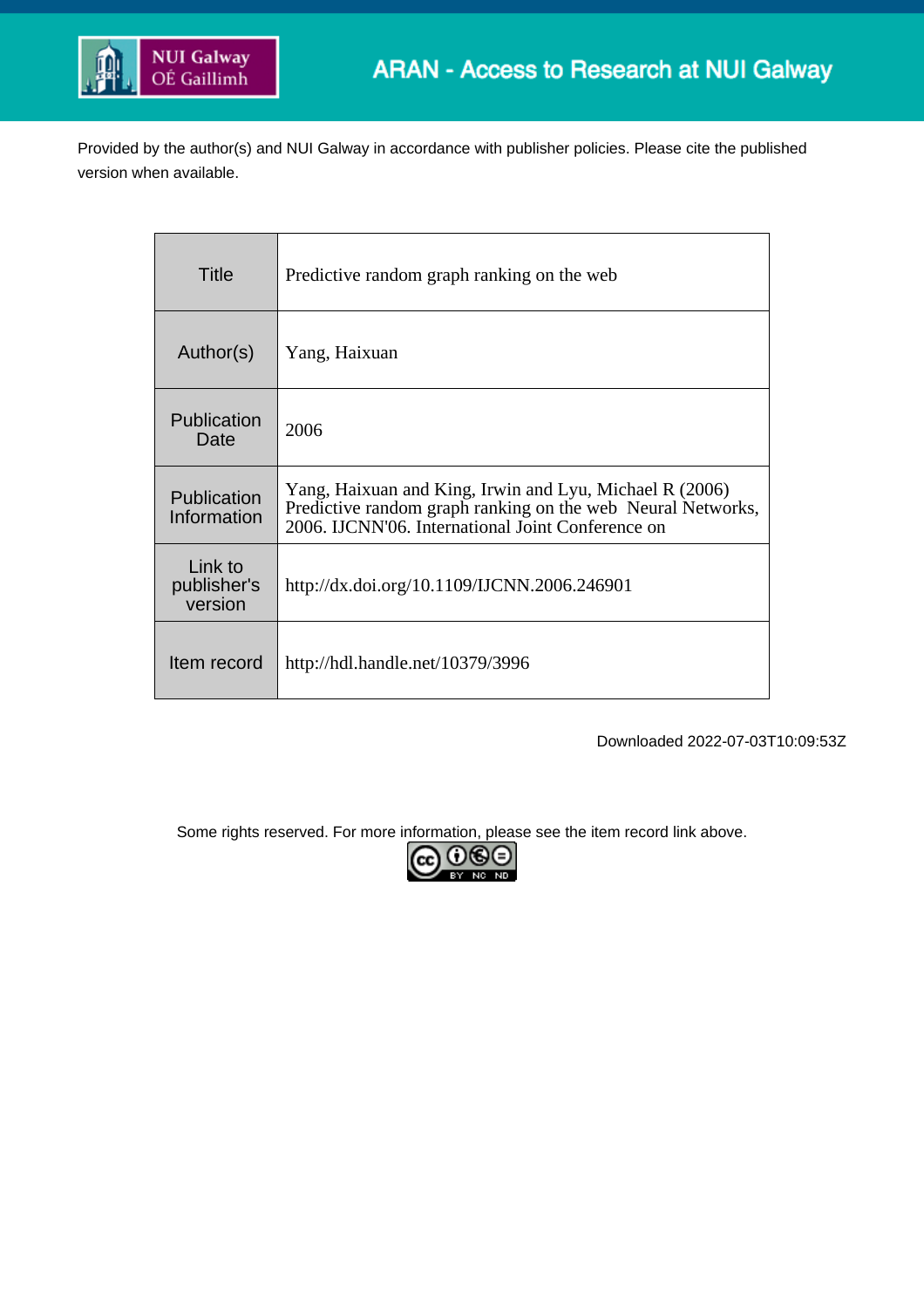# **Predictive Random Graph Ranking on the Web**

Haixuan Yang, Irwin King, *Member, IEEE*, and Michael R. Lyu, *Fellow, IEEE*

*Abstract***— The incomplete information about the Web structure causes inaccurate results of various ranking algorithms. In this paper, we propose a solution to this problem by formulating a new framework called, Predictive Random Graph Ranking, in which we generate a random graph based on the known information about the Web structure. The random graph can be considered as the predicted Web structure, on which ranking algorithm are expected to be improved in accuracy. For this purpose, we extend some current ranking algorithms from a static graph to a random graph. Experimental results show that the Predictive Random Graph Ranking framework can improve the accuracy of the ranking algorithms such as PageRank, Common Neighbor, and Jaccard's Coefficient.**

#### I. INTRODUCTION

While the *PageRank* algorithm [1] has proven to be very effective for ranking Web pages, inaccurate *PageRank* results are induced because of the incomplete information about the Web structure. This problem is caused by the following phenomena:

- 1) *The Web is Dynamic (temporal dimension)*–The link structure evolves temporally. Some links are created and modified, while others are destroyed.
- 2) *The Observer is Partial (spatial dimension)*–For different observers (or crawlers), the Web structure may be different.
- 3) *Links are Different (local dimension)*–Not all out-links are created equal. Some out-links are more significant than others. For example, some people may tend to put the most important link on the top of their pages.

For the problem of the incompleteness and impreciseness of the Web structure, we have two contributions in this paper. Firstly, we provide a random graph perspective for the above phenomena. In temporal dimension, unknown links are modelled by random links; in spatial dimension, in order to generate a more accurate structure, different perspectives can be combined by means of a random graph; in local dimension, the different orders of links are seen to have random importance. Throughout this paper, we employ the random graph model.

Secondly, by the random graph perspective, we establish *Predictive Random Graph Ranking* framework. As illustrated in Figure I, the framework consists of two stages:

• **Random Graph Generation Stage**–The first stage engages the temporal, spatial and local link information to construct a random graph that can better model the Web. Statistical and other methods can be applied to

Haixuan Yang, Irwin King, and Michael R. Lyu are with the Department of Computer Science and Engineering, The Chinese University of Hong Kong, Hong Kong (phone: 00852-62014825; fax: 00852-26035024; email: {hxyang, king, lyu}@cse.cuhk.edu.hk).

generate this random graph that can better approximate the incomplete Web.

• **Random Graph Ranking Stage**–The second stage takes the random graph output and then calculates the ranking result based on a candidate ranking algorithm, such as, *PageRank*, *Common Neighbors, Jaccard's Coefficient, SimRank,* etc.



Fig. 1. The Predictive Random Graph Ranking Framework.

The intuition in the *Predictive Random Graph Ranking* framework is that: the more accurately we know the structure of the Web, the more accurately we can infer about the Web.

The rest materials are organized as follows. In the next section, we give a brief literature review on various ranking techniques. In Section III, we describe our predictive strategy. In Section IV, we describe the data sets that we worked on and the experimental results. In Section V, we draw a conclusion and present possible future work.

#### II. LITERATURE REVIEW

We classify ranking techniques into two types: *Absolute Ranking* and *Relative Ranking*. *Absolute Ranking* assigns a real number to each page, and thus gives a total order for all pages. *PageRank* [1] belongs to *Absolute Ranking*. *Relative Ranking* assigns a real number to each pair of pages, and thus, for each one given page, determines a total order relative to the given page. *Common Neighbors* [2], *Jaccard's Coefficient* [3], and *SimRank* [4] belong to *Relative Ranking*.

All the mentioned ranking algorithms are established on a graph, and will be established on a random graph. For our convenience, we first give some notations. Throughout the paper, all the graphs mentioned are directed graphs. We denote a static graph by  $G = (V, E)$ , where  $V = \{v_1, v_2, \ldots, v_n\}$ ,  $E =$  $\{(v_i, v_j) |$  there is an edge from  $v_i$  to  $v_j\}$  is the set of all edges. Let  $I(v_i)$  and  $I(v_j)$  denote the nodes that link to node  $v_i$  and  $v_j$  respectively, and  $|I(v_i)|, |I(v_j)|$  means the in-degree of the  $v_i$  and  $v_j$  respectively. The definition of a random graph  $RG = (V, P)$  is given below.

*Definition 1:* A random graph  $RG = (V, P = (p_{ij}))$  is defined as a graph with a vertex set  $V$  in which the edges are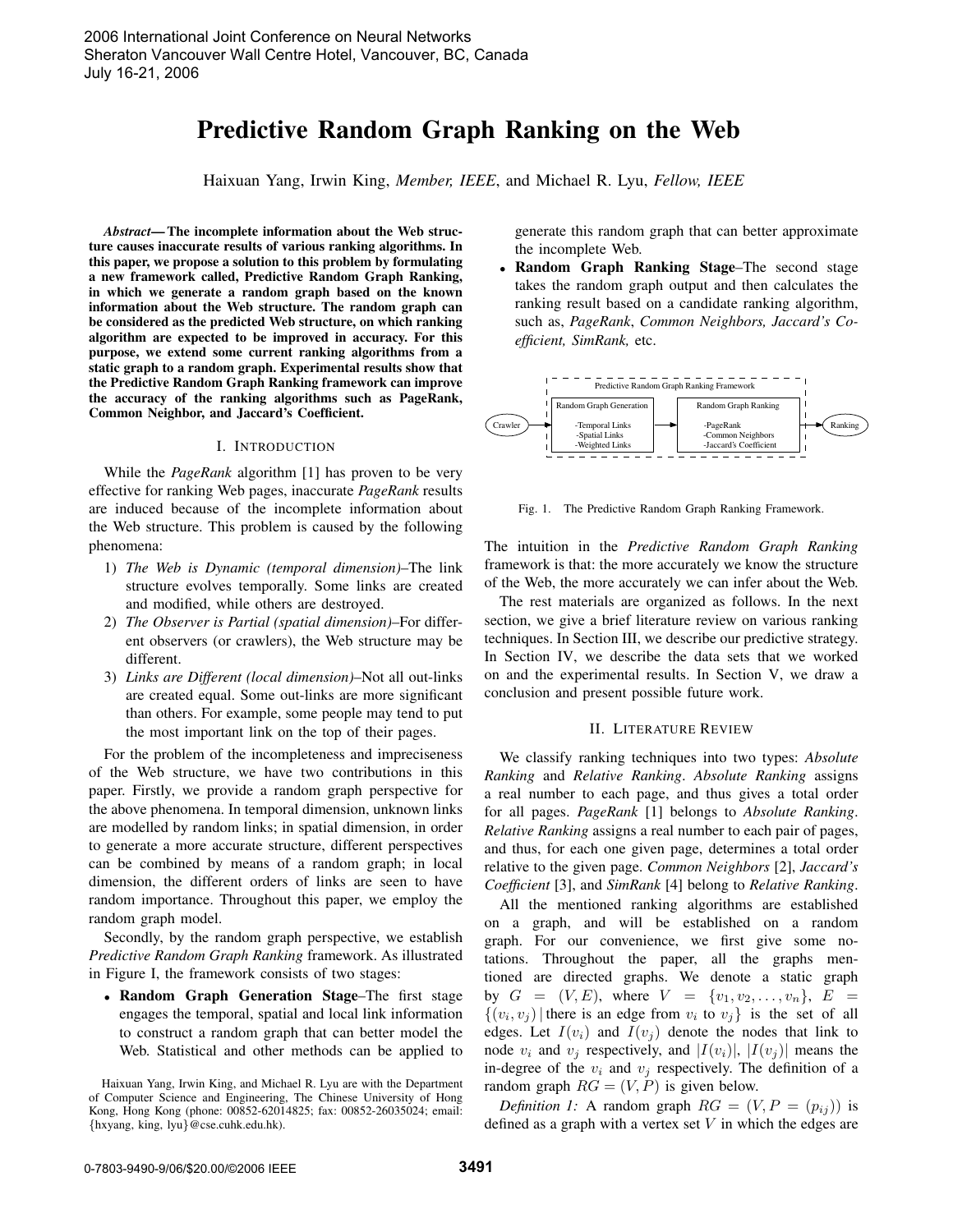chosen independently, and for  $1 \leq i, j \leq |V|$  the probability of  $(v_i, v_j)$  being an edge is exactly  $p_{ij}$ .

The original definition of random graphs in [5], is slightly changed to consider the situation of directed graphs.

## *A. Absolute Ranking*

As a kind of *Absolute Ranking*, *PageRank* [1] gives the importance rank of Web page based on the link structure of the Web. The intuition behind *PageRank* is that it uses information external to the Web pages themselves–their in-links, and that in-links from "important" pages are more significant than in-links from average pages. Formally presented in [6], the Web is modelled by a directed graph  $G = (V, E)$  in the *PageRank* algorithms, and the rank or "importance"  $x_i$  for page  $v_i \in V$  is defined recursively in terms of pages which point to it:

$$
x_i = \sum_{(j,i)\in E} a_{ij} x_j,\tag{1}
$$

where  $a_{ij}$  is assumed to be  $1/d_j$ ,  $d_j$  is the out-degree of page j. Or in matrix terms,  $x = Ax$ . When the concept of "random jump" is introduced, the matrix form in Eq. (1) is changed to

Model 1:

$$
x = [(1 - \alpha)ge^T + \alpha A]x,\tag{2}
$$

where the parameter  $\alpha$  is the probability of following the actual link from a page,  $(1 - \alpha)$  is the probability of taking a "random jump", and g is a stochastic vector (i.e.  $e^T g = 1$ ). Typically,  $\alpha = 0.85$  and e is the vector of all ones.

#### *B. Relative Ranking*

In [3], the authors survey an array of methods for *Relative Ranking*, including *Common Neighbors* and *Jaccard's Coefficient*. All the methods assign a connection weigh  $s(i, j)$  to pairs of nodes  $v_i$  and  $v_j$ , based on the input graph. The development of similarity search algorithms is motivated by the "related pages" queries of Web search engines and Web document classification [7]. Both applications require a similarity measure, which is computed by either the textual content of pages or the hyperlink structure or both. As in previous work [7], [8], we focus on similarities solely determined by hyperlink structure of the Web graph.

*1) Common Neighbors: Common neighbor* model is based on the idea that two pages are more similar if they have more common neighbors. The common neighbors of  $v_i$  and  $v_j$  can be defined as  $s(i, j) = |I(v_i) \cap I(v_j)|$ . It means that if more nodes points to  $v_i$  and  $v_j$  at the same time,  $v_i$  and  $v_j$ are more similar. In [2], the author computes the probability of collaboration between scientists in the Los Alamos as a function of the times of their past collaboration. A pair of scientists with more previous collaborators are more likely to collaborate than those with less previous collaborators. In [3], the authors employ common neighbors to predict if any two authors will coauthor papers in the future.

*2) Jaccard's Coefficient:* Another commonly used similarity metric is the *Jaccard coefficient*, which is used to measure the probability that both  $v_i$  and  $v_j$  share a feature. In [3], the authors take features to be neighbors in graph, which corresponds to the measure  $s(i,j) = |I(v_i) \cap I(v_j)|/|I(v_i) \cup$  $I(v_i)$ . In this paper we utilize this approach as well to measure the similarity between two pages in the Web.

# *C. Dangling Nodes*

Pages that either have no out-link or have no known out-link are called dangling nodes [6]. In [1], the authors suggested simply removing the pages without out-link and the links pointing to them. After doing so, it is suggested that they can be "added back in" without significantly affecting the results. However the situation is changed now and the dangling nodes problem has to be handled more accurately and directly.

Dangling nodes problem has received relatively little attention in the past. In [9], an absorbing model was suggested. This model can handle dangling nodes by modifying the original graph. Specifically speaking, it adds additional nodes (called clones), adds links from all the original nodes to their clones on the Web, and adds links from all the clones to themselves. As a result, the modified graph has no dangling node and so it is robust against dangling nodes. However, since the structure of the modified graph is different from the original Web structure, there will be a great difference between the final ranking results based on the modified graph and the ones based on the original graph.

In [10], pages whose out-degree is zero are handled by adding jump to a randomly selected page with probability 1 from every dangling node, and then by adding teleportation. More formally, the model 1 is modified as

Model 2:

$$
x = [(1 - \alpha)E + \alpha P']x, \tag{3}
$$

where  $E = fe^{T}$ ,  $P' = A + f d^{T}$ ,  $f = e/n$ , and d denotes the n−dimensional column vector identifying the dangling nodes:

$$
d_i = \begin{cases} 1 & \text{if } i \text{ is a damping node,} \\ 0 & \text{otherwise.} \end{cases}
$$

f is referred as the personalization vector, it models the behavior of users when they get bored in following the link and decide to jump randomly.

In [6], dangling pages are handled in similar way. We reinterpret the model formally as follows.

Model 3:

$$
\begin{pmatrix}\nx \\
y\n\end{pmatrix} = \begin{pmatrix}\n\alpha C + (1 - \alpha)/m \cdot 1 & 1/m1 \\
\alpha D & 0\n\end{pmatrix} \begin{pmatrix}\nx \\
y\n\end{pmatrix}
$$
\n
$$
= (\alpha A + (1 - \alpha)B) \begin{pmatrix}\nx \\
y\n\end{pmatrix}
$$
\n
$$
= (\alpha A + (1 - \alpha)B) \begin{pmatrix}\n\alpha \\
y\n\end{pmatrix}
$$
\n(4)

where  $A = \begin{pmatrix} C & 1/m \mathbf{1} \\ D & 0 \end{pmatrix}$  $D\qquad 0$  $\Bigg), B\ =\ \left( \begin{array}{cc} 1/m\cdot {\bf 1} & 1/m{\bf 1} \ 0 & 0 \ \end{array} \right),$  $m$  is number of nodes that have been crawled successfully,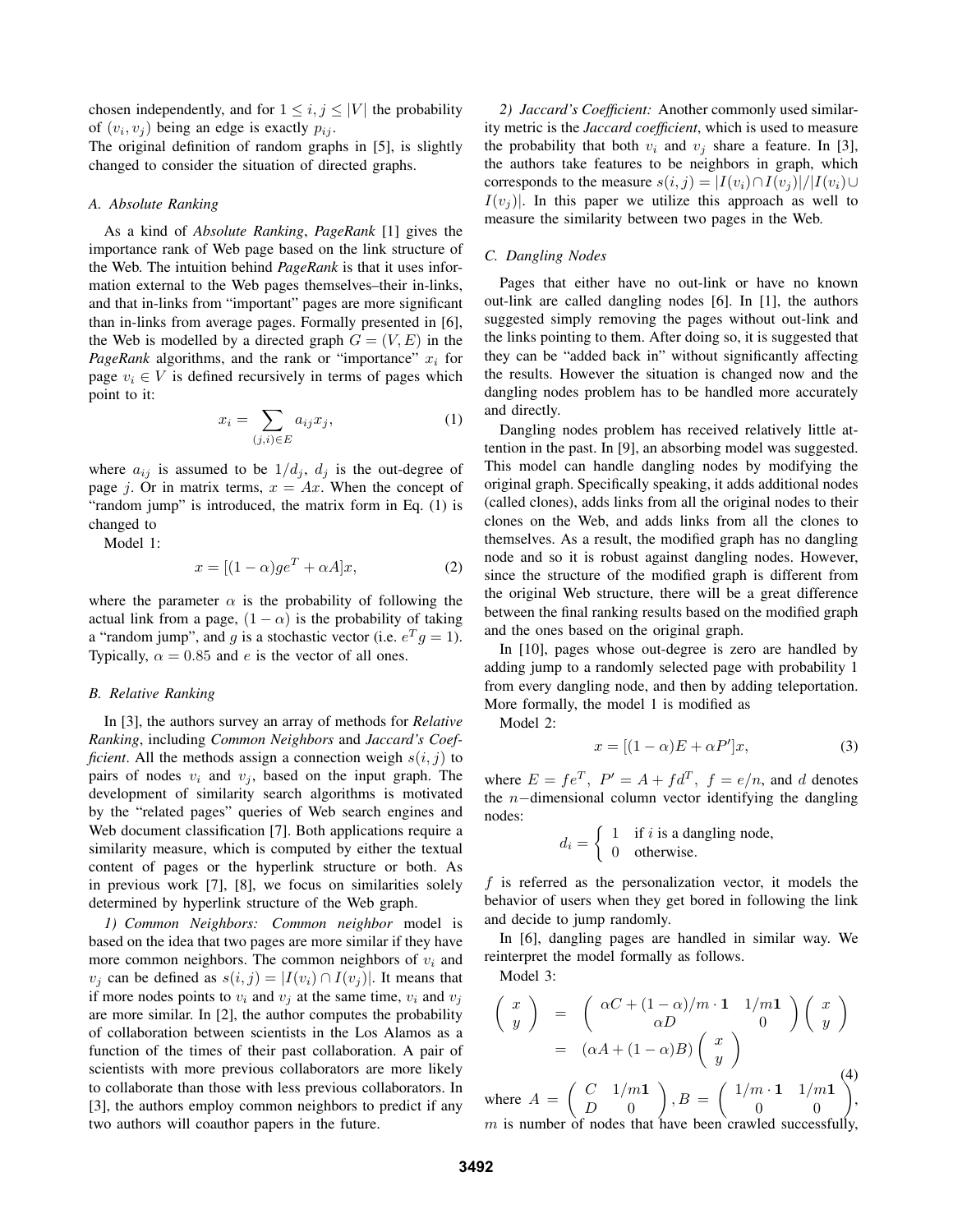$n$  is the number of nodes that have been found by the crawler,  $C = (c_{ij}), D = (d_{ij})$  and if  $d_j$  is the out-degree of node j,

$$
c_{ij}, d_{ij} = \begin{cases} d_j^{-1} & \text{if there is a link node } i \text{ node } j, \\ 0 & \text{otherwise.} \end{cases}
$$

Respectively by  $C$  and  $D$  we also denote the set of all nodes that have been crawled successfully and the set of remaining nodes.

In this model, the matrix A models the users' behavior in case of following the actual links and the unknown links from dangling nodes to visited nodes. The matrix  $B$  models the users' teleportation. Then the linear convex combination of the matrix  $A$  and the matrix  $B$  models the total behaviors of the users.

From Eq. (4), we can see the problem. For our convenience, we denote the matrix  $C \quad 1/m$ **1**  $D\qquad 0$  $\setminus$ as  $\begin{pmatrix} X & M \\ Y & N \end{pmatrix}$ , the link information about X and Y is already known because the crawler has visited all the nodes in  $C$ and therefore all the link from the nodes in C to nodes in C and  $D$  have been known by the crawler. But the information about links from the nodes in  $D$  to nodes in  $C$  and  $D$  is unknown by the crawler because the nodes in  $D$  have not been visited yet or have not been visited successfully. Hidden in the matrix  $C \quad 1/m$ **1**  $D \qquad 0$ ¶ , there is an assumption, in which users will jump randomly and uniformly from every node in D only to nodes in C, and therefore  $M = 1/m$ **1**. This assumption can be improved to be more accurate. In reality, users may jump from nodes in  $D$  to nodes in  $D$ , and thus the assumption that all the elements in the rightbottom part of the matrix are zero is problematic, and the assumption about the right-top part of the matrix need to be adjusted accordingly. In our model, we assume that users will jump randomly but not uniformly from every node in  $D$  to both nodes in  $C$  and nodes in  $D$ .

Our model is different from model 2 in that we get the information about the unknown part of the matrix by prediction while the model 2 assume the uniform distribution about the unknown part of the matrix. The authors in [10] also suggest re-defining the vector  $f$  as non-uniform distribution, however, they only consider the vector  $f$  as the personalization factor, which is a subjective factor, and from which the *PageRank* vector can be biased to prefer certain kinds of pages.

Our model is different from model 3 in two folds: The users will not jump uniformly from every node in  $D$  to other nodes; The users will jump from every node in D not only to nodes in  $C$  but also to nodes in  $D$ .

The authors in [6] further discuss the "link rot" problem and suggest new methods of ranking motivated by the hierarchical structure of the Web. Although we can combine our model with the technique used in solve these kinds of problem, we do not focus them in this paper.

We consider a case in which dangling nodes are so significant that including them in the overall ranking may not



Fig. 2. A case in which considering dangling node will have significant effect on the ranks of non-dangling nodes

only change the rank value of non-dangling nodes but also change the order of the non-dangling nodes. In the example of figure II-C, there are three pages, with one of them being a dangling node with a link from page 2. If we compute *PageRank* by the model 2, and let  $\alpha = 0.85$ , the matrix in the model 2 is

$$
\left(\begin{array}{ccc} 0.05 & 0.475 & 1/3 \\ 0.9 & 0.05 & 1/3 \\ 0.05 & 0.475 & 1/3 \end{array}\right)
$$

By power iteration, the RageRank scores are  $(x_1, x_2, x_3)$  = (0.3032, 0.3936, 0.3032). So in model 2, rank for node 2 is much higher than node 1. If we simply remove the dangling node 3, then by Eq. (1), the *PageRank* scores for nodes 1 and 2 are  $(x_1, x_2) = (0.5, 0.5)$ , in which the rank for node 1 is same as that for node 2. From this example, we can see that whether we handle dangling nodes will not only change the rank value of the non-dangling nodes but also change their order.

#### III. PREDICTIVE STRATEGY

In this section, we first show the origin of the idea of the predictive strategy, then we show that the concept of a random graph is necessary, next we show how a random graph can be generated in various situations. This forms the first stage of the framework *Predictive Random Graph Ranking*, and can be found in Section 3.2 and 3.3. In Section 3.4 and Section 4, we extend several ranking models from static graphs to random graphs. These are the second stage of the *Predictive Random Graph Ranking* framework.

#### *A. Origin of Predictive Strategy*

In [11], the authors propose a predictive ranking technique to improve the accuracy of *PageRank* through the estimation of the incomplete information caused by partial crawling on the Web. The more accurately estimated Web structure leads to a more accurate *PageRank* result. In this paper, we extend the basic idea in [11] from *PageRank* to a collection of ranking algorithms, from temporal incomplete information to spatial uncertainty and weighted links.

## *B. From Static Graphs to Random Graphs*

The concept of a random graph is necessary for *PageRank*. For example, the graph in Figure 3 may be encountered by a crawler in the early stage if all the unvisited nodes are ignored. If we employ Eq. (1) and use the power iterative method to solve the page rank problem, then we will suffer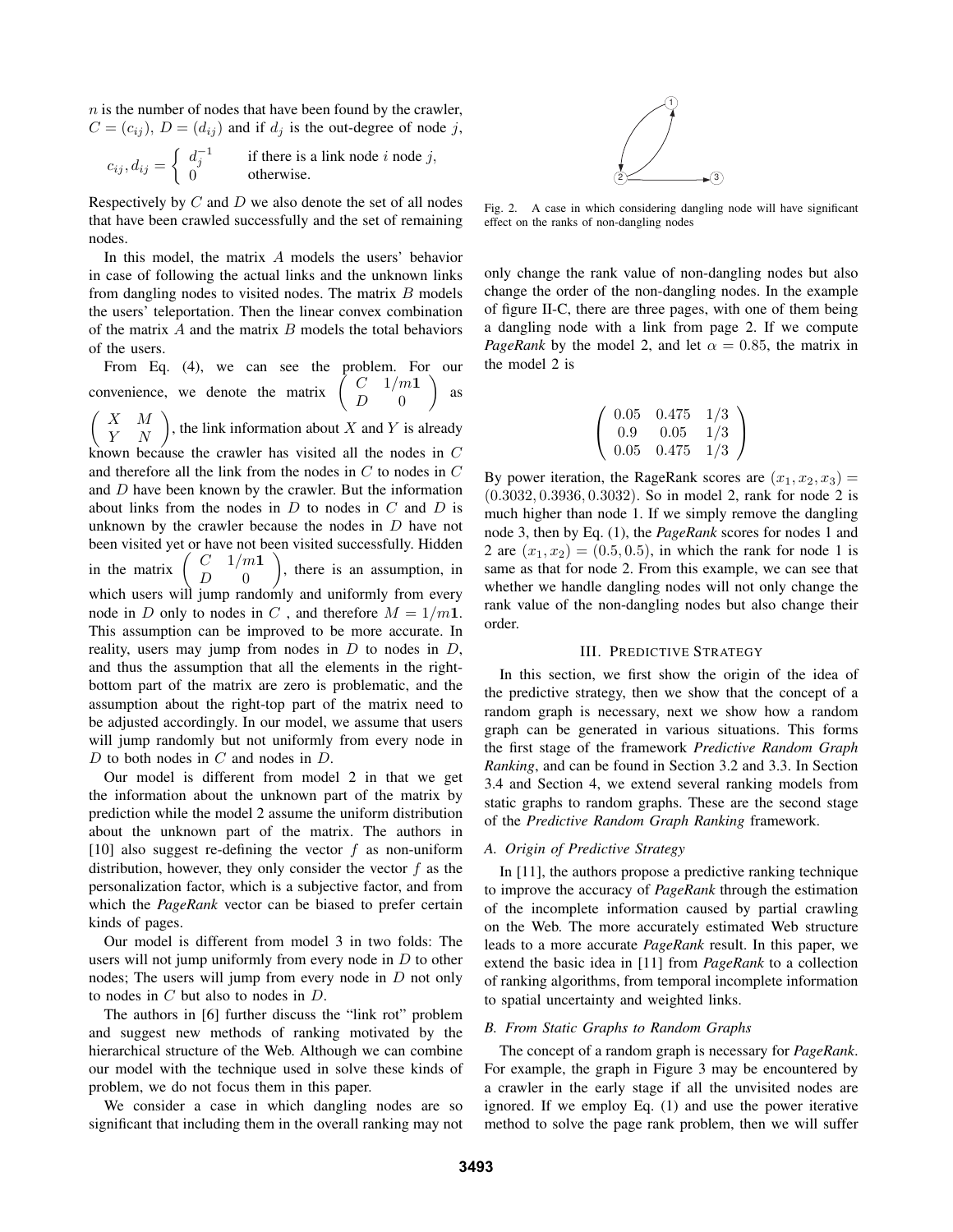the problem of divergence unless the entire initial values of  $x_i$   $(i = 1, 2, 3)$  take the value of  $1/3$ , which usually can not be found in practice. However, if we employ Eq. (2), the power iterative method will converge. This is because the modified matrix in Eq. (2) is a positive stochastic matrix, and so 1 is its largest absolute eigenvalue and no other eigenvalue whose absolute value is equal to 1, which is guaranteed by the Perron Theorem [12]. Behind Eq. (2), we can see that the Web graph has been modelled as a random graph, in which, the original link exists with a probability of  $\alpha$ , and there is a link that connects each pair of pages with a probability of  $1 - \alpha$ .

Furthermore, in the following, we discuss three situations: (1) *temporal links*, (2) *spatial links* and (3) *weighted links*, in which the concept of a random graph is also necessary.



Fig. 3. A static graph.

*1) Random Graph Generated Temporal Links:* If we want to model the estimation about the temporal links, the concept of a random is necessary. In Figure 3, when the time continues, the crawler will visit more nodes, but at current time, the links (called temporal links) from the currently unvisited node are unknown. In general, it is difficult to estimate the temporal link structure accurately; however, some elementary estimation is possible. In this paper, we only estimate the indegree of each node in the set of nodes that have been found, and thus some information about the link structure can be inferred statistically. For more discussions, see Section III-C.

*2) Random Graph Generated by Several Graphs:* Several crawlers may visit some pages at different times and from different starting sites, and a link may exist for one crawler, but disappear for another. This causes the partial observer problem–the web graph is viewed differently from different points. Suppose that different Web graphs  $G_i$  =  $(V_i, E_i), (i = 1, 2, \dots, N)$  are obtained by N different observers (or crawlers). We can combine these different graphs and generate a random graph  $RG = (V, P)$ , where  $V = \bigcup_{i=1}^{N} V_i, P = (p_{ij}), p_{ij} = n(i,j)/N, n(i,j)$  is the number of the graphs where the link  $(i, j)$  appears. The intuition behind is that the more a link is reliable, the more times different observers will find it.

*3) Random Graph Generated by Weighted Links:* We have observed that some out-links are more significant than others. As an example, we may model the out-link significance by the exponential decay rule:  $e^{1-k}$  where k is the out-link order number from a particular page. Then a random graph generated by this rule will be  $P = (p_{ij})$  where  $p_{ij} = 0$  if there is no link from i to j, and  $p_{ij} = e^{1-k(i,j)}$  if j is the  $k(i, j)$ -th out-link from i. By doing so, the significance of different out-links from a particular page is distinguished. The original static graph is changed to a random graph.

In next subsection, we emphasis on the problem of dangling nodes, which is caused by the nature of the dynamic Web. This problem is handled by predicting the link structure as a random graph. To sum up, it is necessary to extend the current ranking algorithms from a static graph to a random graph.

# *C. From Visited Nodes to Dangling Nodes*

*1) Why We Consider Dangling Nodes:* On the one hand, we can see that the *PageRank* algorithm depends on part of the Web structure, and that the visited fraction of the whole Web page by a crawler becomes smaller and smaller as the Web continues to grow. More and more dangling nodes appear because of the difficulty of sampling the entire Web. In [1], the authors reported that they have 51 million URLs not downloaded yet when they have 24 million pages downloaded. In [13], dynamic pages are estimated to be 100 times more than static pages, and in [6], the authors point out in their experiment that the number of uncrawled pages still far exceeds the number of crawled pages and that there are an essentially infinite number of URLs which is estimated to be at least 64<sup>2000</sup>. These experimental results and theoretical analysis mean that in reality, the huge number of unvisited pages tends to exceed the ability of a crawler.

On the other hand, some dangling pages are worthy of ranking because they contain important information. In such a situation, ranking those pages that only have been found may enrich the content of a search engine. As an example, a search engine may return the users the URLs of unvisited pages with high ranking scores. Moreover, including dangling nodes in the overall ranking may have significant effect not only on the rank value of non-dangling pages but also on the rank order. This will be shown in the Experiment section.

*2) How to Classify Dangling Nodes:* In the following, we follow the ideas in [6] in analyzing the reasons that cause the dangling nodes, and we classify dangling nodes into 3 classes according to these reasons.

Dangling nodes of class 1 (DNC1) are defined as nodes that have been found but have not been visited. One reason to produce such kind of dangling nodes is that the Web is so large that we cannot visit all the pages; another reason is that new Web pages are always being created.

Dangling nodes of class 2 (DNC2) are defined as nodes that have been tried but not visited successfully. The reason to produce dangling nodes of class 2 is that some pages may exist before, but now are damaged or are in maintenance, or they are protected by a robot.txt, or they are wrongly created.

Dangling nodes of class 3 (DNC3) are defined as nodes that have been visited successfully but from which no outlink is found. Dangling nodes of class 3 exist because there are many files on the Web with no hyperlink structure.

*3) How to Handle Dangling Nodes:* We first partition all the nodes V of the graph  $G(|V| = n)$  into three subsets:  $D^0$ ,  $D^1$ , and  $D^2$ , where  $C^0$  ( $|C^0| = m$ ) denotes the subset of all nodes that have been crawled successfully and have at least one out-link;  $D^1$  ( $|D^1| = m_1$ ) denotes the set of nodes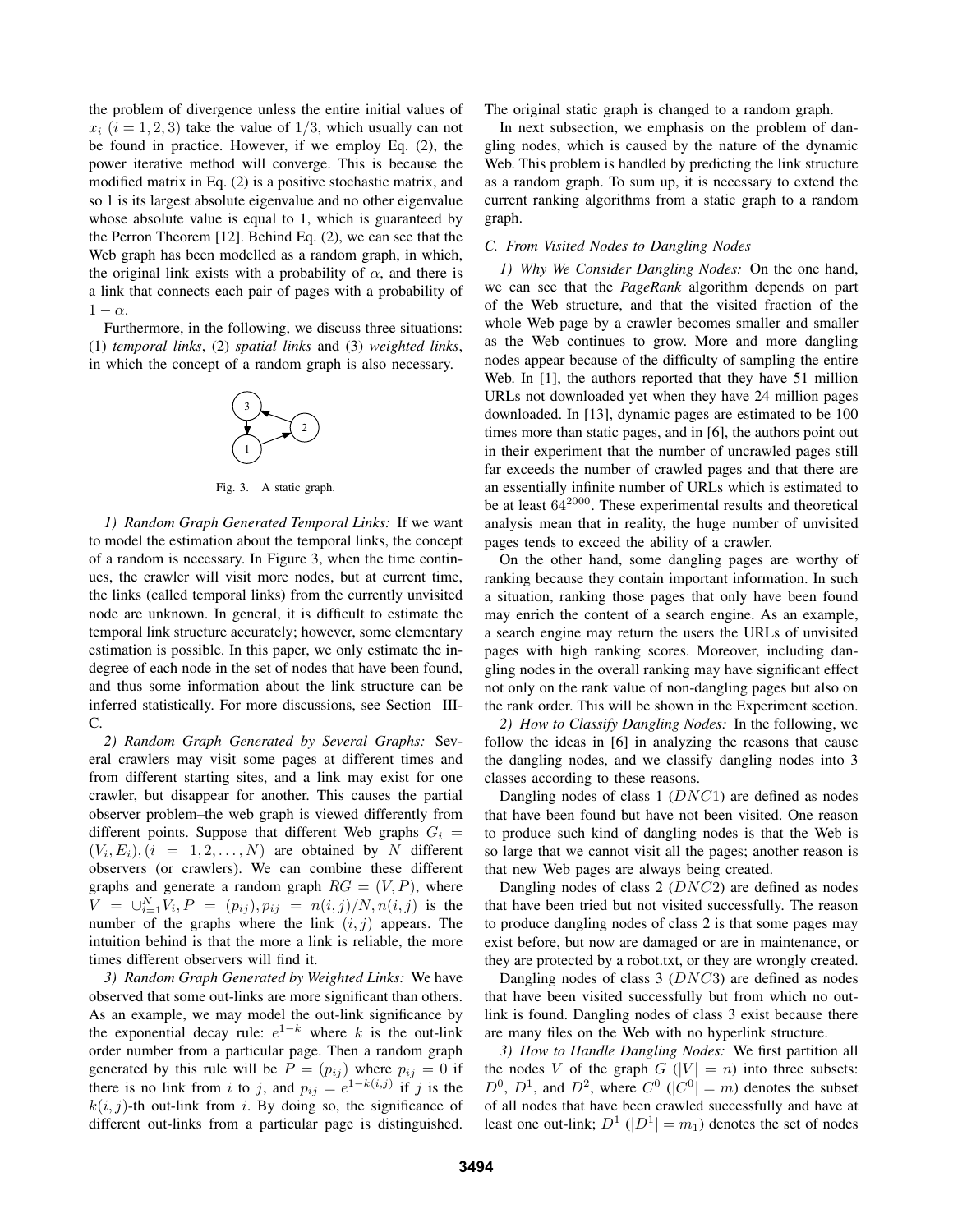of DNC3;  $D^2$  ( $|D^2| = n - m - m_1$ ) denotes the set of nodes of DNC1. Nodes of DNC2 are ignored here. The main idea of handling dangling nodes is to handle different nodes in different ways. In the following, we describe our method in detail.

1. We predict the real in-degree  $d^-(v_i)$  by the number of found links  $fd^-(v_i)$  from visited nodes to the node  $v_i$ . With the breadth-first crawling method, we assume that the real number of links from all nodes in  $V$  to the node  $v_i$ is proportional to the number of found links  $fd^-(v_i)$  from visited nodes to the node  $v_i$ , and further we assume that

$$
d^-(v_i) \approx \frac{n}{(m+m_1)} \cdot fd^-(v_i)(i=1,2,\ldots,n).
$$

This assumption is based on the intuition that a crawler's ability of finding new links to a given node  $v_i$  depends on the density of these links. The density of these links to the node  $v_i$  is equal to  $d^-(v_i)/n$ . The crawler has found  $fd^-(v_i)$  such kind of links when it has crawled  $m$  nodes, and we consider  $fd^-(v_i)$  $\frac{J^a(v_i)}{(m+m_1)}$  as an approximate estimate of the density of these links. Following this, the above approximate equality holds.

2. With the approximate in-degree  $d^-(v_i)$ , we can rearrange the matrix. All the found links  $fd^-(v_i)$  are from the nodes in  $D^0$ , and the remaining links  $d^-(v_i) - fd^-(v_i)$ are from the nodes in  $D^2$  (it is impossible that some of these links are from the nodes in  $D<sup>1</sup>$ ). Since we infer the number of the remaining links only out of  $m+m_1$  visited nodes and the total number nodes is  $n$ , there is a risk of over-prediction. To prevent the over-prediction, we adopt a confidence index (or certainty)  $(m + m_1)/n$  about this estimation, and so we expect  $(d^-(v_i) - fd^-(v_i))(m + m_1)/n$  remaining links. Without any prior information about the distribution of these remaining links, we have to assume that they are distributed uniformly from the nodes in  $D^2$  to the node  $v_i$ , i.e., these remaining links are shared by all the nodes in  $D^2$ . So matrix  $A<sup>T</sup>$  representing the random graph can be divided into six blocks shown below

$$
A^T = \left( \begin{array}{ccc} C & X & M \\ D & Y & N \end{array} \right),
$$

where  $(C, D)^T$  is used to model the known link structure from  $D^0$  to V. Let  $C = (c_{ij}), D = (d_{ij}),$  then

$$
c_{ij}, d_{i,j} = \begin{cases} 1, & \text{there is a link from } j \text{ to } i, \\ 0, & \text{otherwise.} \end{cases}
$$

In  $A^T$ ,  $(X, Y)^T$  will be defined later,  $(M, N)^T$  is used to model the link structure from  $D^2$  to V, and is defined as follows:

$$
\left(\begin{array}{c} M \\ N \end{array}\right) = \left(\begin{array}{cccc} l_1 & 0 & 0 & 0 \\ 0 & l_2 & 0 & 0 \\ \vdots & \vdots & \ddots & \vdots \\ 0 & 0 & \cdots & l_n \end{array}\right) \mathbf{1}_{n \times (n-m-m_1)},
$$

where  $l_i = \frac{(d^-(v_i)-fd^-(v_i))(m+m_1)}{n(n-m-m_1)}$  $\frac{n(n-m-m_1)}{n(n-m-m_1)},\ (i=1,2,\ldots,n),\ n=m_1$  $m-m_1$  means that the expected remaining in-links  $(d^-(v_i)$  $fd^-(v_i)(m+m_1)/n$  are shared uniformly by all nodes in  $D^2$ .

3. When we want to model the users' teleportation, we assume that the users will jump to node  $v_i$  with a probability of  $g_i$  when they get bored in following the actual links. So the matrix modelling the teleportation is  $ge^T$ . We denote here  $(g_1 g_2 \ldots g_n)^T$  by g.

4. When the user encounters a node of DNC3, there is no out-link that the user can follow. In this case, we assume that the same kind of teleportation as in step 3 will happen, and so the matrix  $(X, Y)^T$  in step 2 is used to model the link structure from  $D^1$  to V and it is assumed to be

$$
\left(\begin{array}{c} X \\ Y \end{array}\right) = \left(\begin{array}{cccc} g_1 & 0 & 0 & 0 \\ 0 & g_2 & 0 & 0 \\ \vdots & \vdots & \ddots & \vdots \\ 0 & 0 & \cdots & g_n \end{array}\right) \mathbf{1}_{n \times m_1}.
$$

5. We further assume that  $\alpha$  is the probability of following an actual out-link from a page,  $1 - \alpha$  is the probability of taking a "random jump" rather than following a link. Then the random matrix  $P$  is modelled as

$$
P^T = (1 - \alpha)ge^T + \alpha A^T.
$$
 (5)

The matrix  $P$  corresponds to a random graph, which models the temporal Web–to predict a future Web graph by an early Web graph. This is called *Temporal Web Prediction Model*. From the static graph in Figure 4(a), where node 4 and node 5 are assumed to be nodes of  $DNC1$ , a random graph in Figure 4(b) is generated by the above model ( $\alpha = 1$ ).



(a) Original Static Graph



(b) Random Graph produced by Eiron's Model



(c) Random Graph produced by our Model

Fig. 4. Illustration on the random graph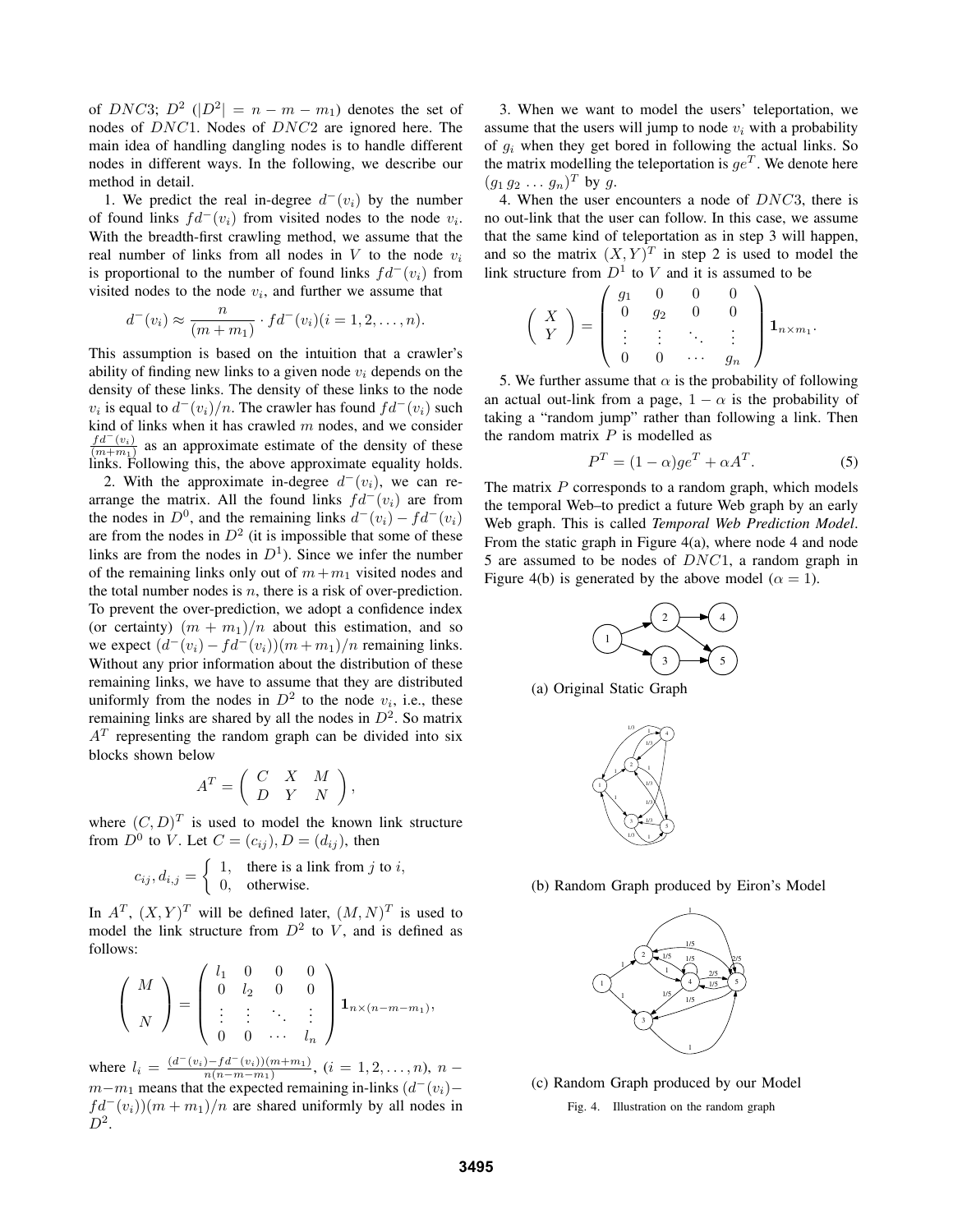#### *D. Random Graph Ranking*

We need to extend the standard ranking technique to random graphs in order to handle the random graph outputs produced by the predictive strategy in three situations: (1) temporal links, (2) spatial links and (3) weighted links.

*1) PageRank on a Random Graph:* We extend the *PageRank* from the setting of a static graph to the setting of a random graph. Similar to  $PageRank$ , the page rank vector  $x$ on a random graph can be defined recursively in terms of random graphs:

$$
x_i = \sum_j q_{ij} x_j,
$$

where  $q_{ij} = p_{ji} / \sum_k p_{jk}$ . Or in matrix form,  $x = Qx$ , where  $Q = (q_{ij})$ . In a static graph, if there is a link from  $v_j$  to  $v_i$ , then the probability of a random surfer will follow the link is  $1/d_j$ , where  $d_j$  is the out-degree of  $v_j$ . In a random graph, since the sum  $\sum_k p_{jk}$  is the expected out-degree of  $v_j$  and the link from  $v_i$  to  $v_i$  exists with a probability of  $p_{ii}$ , the expected probability of a random surfer will follow the link  $(v_j, v_i)$  is  $p_{ji}/\sum_k p_{jk}$ . Consequently, the above equation is established.

*2) Common Neighbor on a Random Graph:* We extend the *Common Neighbor* approach from the setting of a static graph to the setting of a random graph.

First, the random neighbor set  $RI(v_i)$  of  $v_i$  is defined as

$$
RI(v_i) = \{(v_k, p_{ki}) | v_k \in V\},\
$$

where  $p_{ki}$  is the probability of  $v_k$  as a neighbor of  $v_i$ . In the setting of a random graph, each node  $v_k$  is linked to node  $v_i$  with a probability  $p_{ki}$ , so  $v_k$  is the neighbor of  $v_i$  with a probability  $p_{ki}$ . This extends the definition of the set of neighbors of node  $v_i$  in the setting of a static graph.

Second, the set of the common random neighbors of  $v_i$ and  $v_j$  is defined as

$$
RI(v_i) \cap RI(v_i) = \{(v_k, p_{ki}p_{kj}) | v_k \in V\}.
$$

The sets of random neighbors of  $v_i$  and  $v_j$  are  $RI(v_i)$ and  $RI(v_i)$  respectively.  $v_k$  is the neighbor of  $v_i$  with a probability  $p_{ki}$ , and  $v_k$  is the neighbor of  $v_j$  with a probability  $p_{kj}$ , then we can say  $v_k$  is the common neighbor of  $v_i$  and  $v_j$  with a probability  $p_{ki}p_{ki}$  since the random edges are drawn independently. This extends the meaning of the common neighbor.

Third, the expected number of nodes in  $RI(v_i) \cap RI(v_i)$ is considered as the similarity measure  $s(i, j)$ , and is defined as

$$
s(i,j) = \sum_{k} p_{ki} p_{kj}.
$$

This extends the definition of number of common neighbors of  $v_i$  and  $v_j$  in the setting of a static graph.

*3) Jaccard's Coefficient on a Random Graph:* The *Jaccard's Coefficient* in a random graph is defined as

$$
s(i,j) = |RI(v_i) \cap RI(v_j)|/|RI(v_i) \cup RI(v_j)|
$$
  
= 
$$
\sum_k p_{ki} p_{kj} / \sum_k (p_{ki} + p_{kj} - p_{ki} p_{kj}),
$$

where  $RI(v_i) \cup RI(v_j) = \{(v_k, p_{ki} + p_{kj} - p_{ki}p_{kj}) | v_k \in V\}.$ The expected number elements in  $RI(v_i) \cup RI(v_j)$  is equal to  $\sum_{k} (p_{ki} + p_{kj} - p_{ki}p_{kj})$ . Since  $v_k$  is not the neighbor of  $v_i$ with a probability  $1-p_{ki}$ , and is not the neighbor of  $v_j$  with a probability  $1 - p_{kj}$ , we assume that  $v_k$  is not the neighbor of either  $v_i$  or  $v_j$  with a probability  $(1 - p_{kj})(1 - p_{kj}),$ and we have that  $v_k$  is the neighbor of either  $v_i$  or  $v_j$  with a probability  $1 - (1 - p_{kj})(1 - p_{kj}) = p_{ki} + p_{kj} - p_{ki}p_{kj}$ . Therefore,  $RI(v_i) \cup RI(v_j) = \{(v_k, p_{ki} + p_{kj} - p_{ki}p_{kj}) | v_k \in$ V }. The expected number elements is thus equal to  $\sum_{k} (p_{ki} + p_{ki})$  $p_{kj} - p_{ki}p_{kj}$ .

Note that one can easily conclude that when the random graph becomes a static graph, the algorithms described in the above subsections degrade into the original algorithms. This means ranking algorithms on a random graph generalize the original ones.

#### IV. EXPERIMENTS

The temporal dimension of the *Predictive Random Graph Ranking* framework can actually be designed to be tested in experiments. For this, we design a comparison method by calculating the ranking difference and order difference between the early results (less accurate) and the final results (relatively accurate, and considered as a ground truth). For more details, see Section IV-B.

## *A. Data*

Our input data consists of a synthetic data set and a realworld data set. A detailed description follows.

*1) Synthetic Web Graph:* The degree sequences of the World Wide Web are shown to be well approximated by a power law distribution [14], [15], [16]. That is, the probability that a Web page has *k* outgoing (incoming) links follows a power law over many orders of magnitude  $P_{out}(k) \sim k^{-\gamma_{out}}$ and  $P_{in}(k) \sim k^{-\gamma_{in}}$ .

The power law distribution of the degree sequence appears to be a very robust property of the Web despite its dynamic nature, therefore, we can generate synthetic Web-like random graphs to test the performance of our algorithms.

Several approaches to modelling power law graphs [14], [16] have been proposed. In our numerical experiment, we use the  $(\alpha, \beta)$  model [16] to generate random graphs. By setting  $\alpha = 0.52$  and  $\beta = 0.58$ , the model generates a random power law graph with  $\gamma_{out} = 2.1$  and  $\gamma_{in} = 2.38$ , both of these values match the Web.

By simulating the procedure of crawling, we can obtain a series of growing incomplete graphs containing pages of  $DNC1$ . The number  $V[t]$  of pages visited and the total number  $T[t]$  of pages found at time t are shown in Table I.

*2) Real Web Graph:* The data of a real Web graph were obtained from the domain *cuhk.edu.hk*. The graph series are snapshot during process of crawling pages restricted within this domain. The number  $V[t]$  of pages visited and the total number  $T[t]$  of pages found at time t are shown in Table II.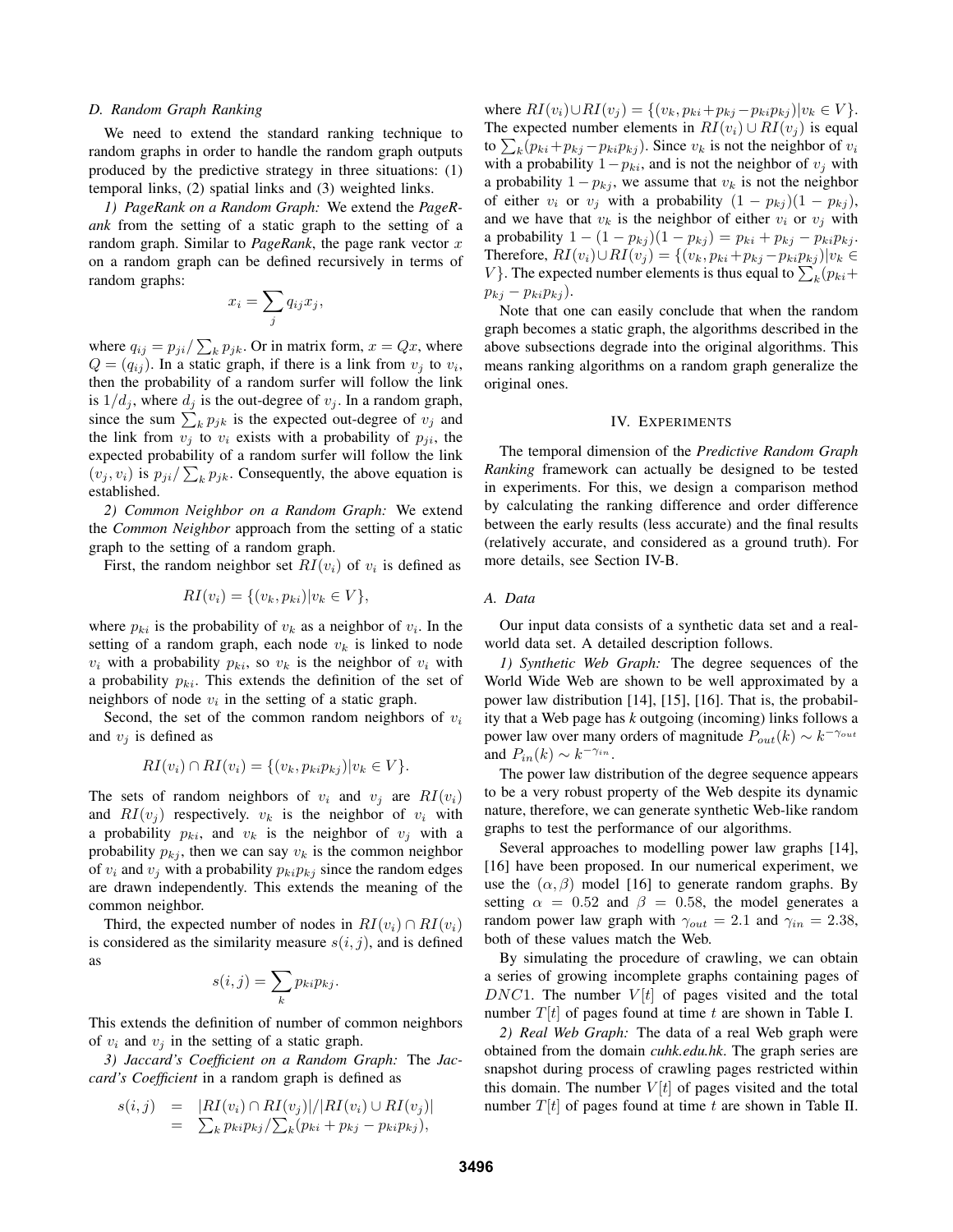TABLE I DESCRIPTION OF THE SYNTHETIC GRAPH SERIES

| V[t] | 1000 | 1100 | 1200 | 1300 | 1400 | 1500 |
|------|------|------|------|------|------|------|
| T[t] | 1764 | 1778 | 1837 | 1920 | 1927 | 1936 |
|      |      | 8    | Ω    | 10   | 11   |      |
| V[t] | 1600 | 1700 | 1800 | 1900 | 2000 |      |
| T[t] | 1952 | 1954 | 1964 | 1994 | 2000 |      |

TABLE II DESCRIPTION OF REAL DATA SETS WITHIN DOMAIN CUHK.EDU.HK

| V[t] | 7712   | 78662  | 109383 | 160019 | 252522 | 301707 |
|------|--------|--------|--------|--------|--------|--------|
| T[t] | 18542  | 120970 | 157196 | 234701 | 355720 | 404728 |
|      |        |        |        | 10     |        |        |
| V[t] | 373579 | 411724 | 444974 | 471684 | 502610 |        |
| T[t] | 476961 | 515534 | 549162 | 576139 | 607170 |        |

# *B. Methodology*

The algorithms we run include *PageRank*, *Common Neighbors*, and *Jaccard's Coefficient*. For each algorithm A, we have two versions denoted by  $A$  and  $PreA$ .  $A$  is the version using the random graph generated by the traditional method [6], in which dangling nodes of DNC1 are considered to have random links uniformly to each node in  $C$ , and  $PreA$ is the version using the *Temporal Web Prediction Model*. Both PreA and A are run on two data series–the synthetic data series and the real data series. Each data series contains 11 data sets, which are obtained by taking snapshots during the process of a crawler or a simulated crawler. Finally, for each data series and for each algorithm A, we obtained 22 ranking results, namely,

$$
A_1
$$
,  $A_2$ , ...,  $A_{11}$ ,  
*Pred*<sub>1</sub>, *Pred*<sub>2</sub>, ..., *Pred*<sub>11</sub>.

The results on the first 10 data is not accurate because these data are incomplete, and the Web is dynamically changing. The result  $A_{11}$  on the synthetic data should be the same as PreA<sup>11</sup> because *Temporal Web Prediction Model* will not have effect on complete information, but the result  $A_{11}$  on the real data is not the same as  $PreA_{11}$  because of the existence of dangling nodes of DNC1 in time 11.

If the difference between the results on time  $t$  and the results on time 11 is smaller, we think it is more accurate. The value difference and order difference are described below.

*Value Difference*. The value difference between  $A_t$  $(PreA<sub>t</sub>)$  and  $A<sub>11</sub>$  is measured as

$$
||A_t/Max_t - Cut(t, A_{11})/CutMax_t||_2
$$

 $(||PreA_t/Max_t - Cut(t, A_{11})/CutMax_t||_2).$  Where  $cut(t, A_{11})$  is the results cut from  $A_{11}$  such that it has the same dimension as  $A_t$ , and  $CutMax_t$  ( $Max_t$ ) means the maximal value among results in  $cut(t, A_{11})$   $(A_t)$ .

*Order Difference*. The order difference between  $A_t$  $(PreA<sub>t</sub>)$  and  $A<sub>11</sub>$  is measured as the significant order difference between  $A_t$  and  $Cut(t, A_{11})$  (Pre $A_t$  and  $Cut(t, A_{11})$ ). The significant order difference between two similarity

matrices  $M$  and  $N$  is calculated by the sum of the significant order difference for each row of  $M$  and  $N$ , and for each row  $M(i)$ ,  $N(i)$  of M and N, the pair  $(M(i, j), M(i, k))$  and  $(N(i, j), N(i, k))$  is considered as a significant order difference if both  $M(i, j) > M(i, k) +$  $0.005Max_M$  and  $N(i,k) > N(i,j) + 0.005Max_N$ , or both  $M(i,k) > M(i,j) + 0.005 M a x_M$  and  $N(i,j) > N(i,k) +$  $0.005Max_N$ , where  $Max_M$  ( $Max_N$ ) is the maximum value of  $M(N)$ .

## *C. Set Up*

The experiments are conducted on the workstation whose hardware model is Nix Dual Intel Xeon 2.2GHz, whose RAM is 1GB, and whose OS is Linux Kernel 2.4.18-27smp (RedHat7.3). We set  $\alpha = 0.85$  and set g to be the uniform distribution in both *PageRank* and *PrePageRank*.

#### *D. Experimental Results*

Figure 5 demonstrate the *PageRank* results on the synthetic data and the real data. On the synthetic data, in 100% early stages, *PreRageRank* is closer to the final result both in value difference and in significant order difference. Since the graph in time 11 is complete, there is no difference between the *PrePageRank* and *PageRank*, and the curves meet at time 11. On the real data, since the data at time 11 contains unvisited pages, *PrePageRank* and *PageRank* have a difference on this data, the employment of *PageRank* results on this data as a reference will cause a bias against *PrePageRank*. Even so, in 60% early stages, *PreRageRank* is closer to the final *PageRank* result in value difference; in 70% early stages, *PrePageRank* is closer to the final *PageRank* result in significant order difference.